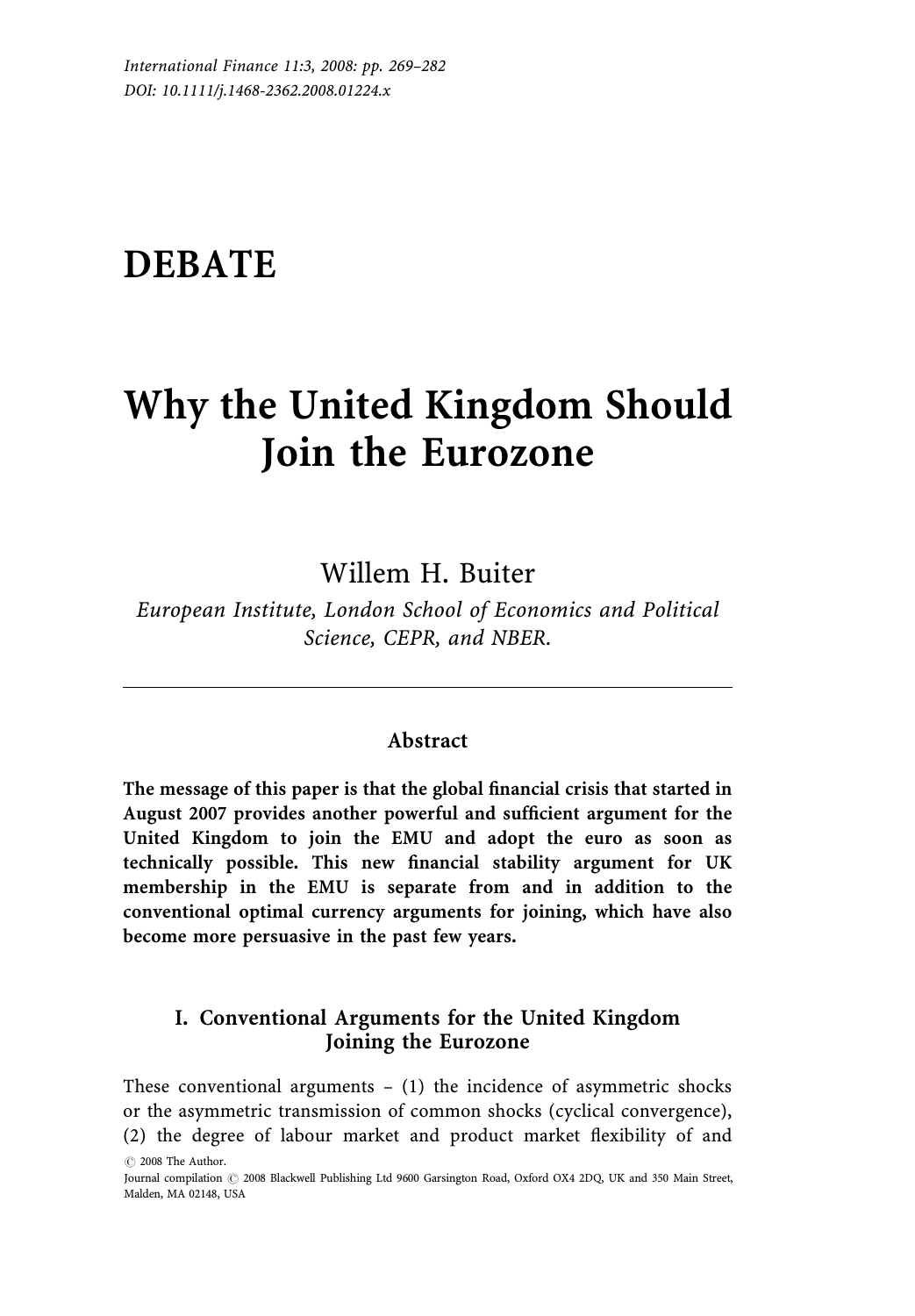international factor mobility and (3) the ability to use fiscal policy in a countercyclical fashion – all point firmly towards EMU membership as the optimal UK monetary and exchange rate regime as well. The opportunity cost of a common currency – the loss of national monetary policy, that is, of the nominal exchange rate and/or the short-term risk-free nominal interest rate as possible policy instruments – is likely to be negative for the United Kingdom.

#### A. Convergence

As regards cyclical convergence, the UK business cycle is now so synchronized with that of the eurozone that the country looks like a suburb of Frankfurt. Chart 1 makes this clear using the Total Economy Purchasing Managers Index (PMI) for the United Kingdom and the eurozone. These are monthly data. The degree of convergence has been high since the euro was created in 1999. In the last few years, including during the current recession,



Chart 1: Cyclical convergence: United Kingdom and eurozone, 1998.06–2008.10 Source: Royal Bank of Scotland – Markit.

 $O$  2008 The Author.

Journal compilation  $\odot$  2008 Blackwell Publishing Ltd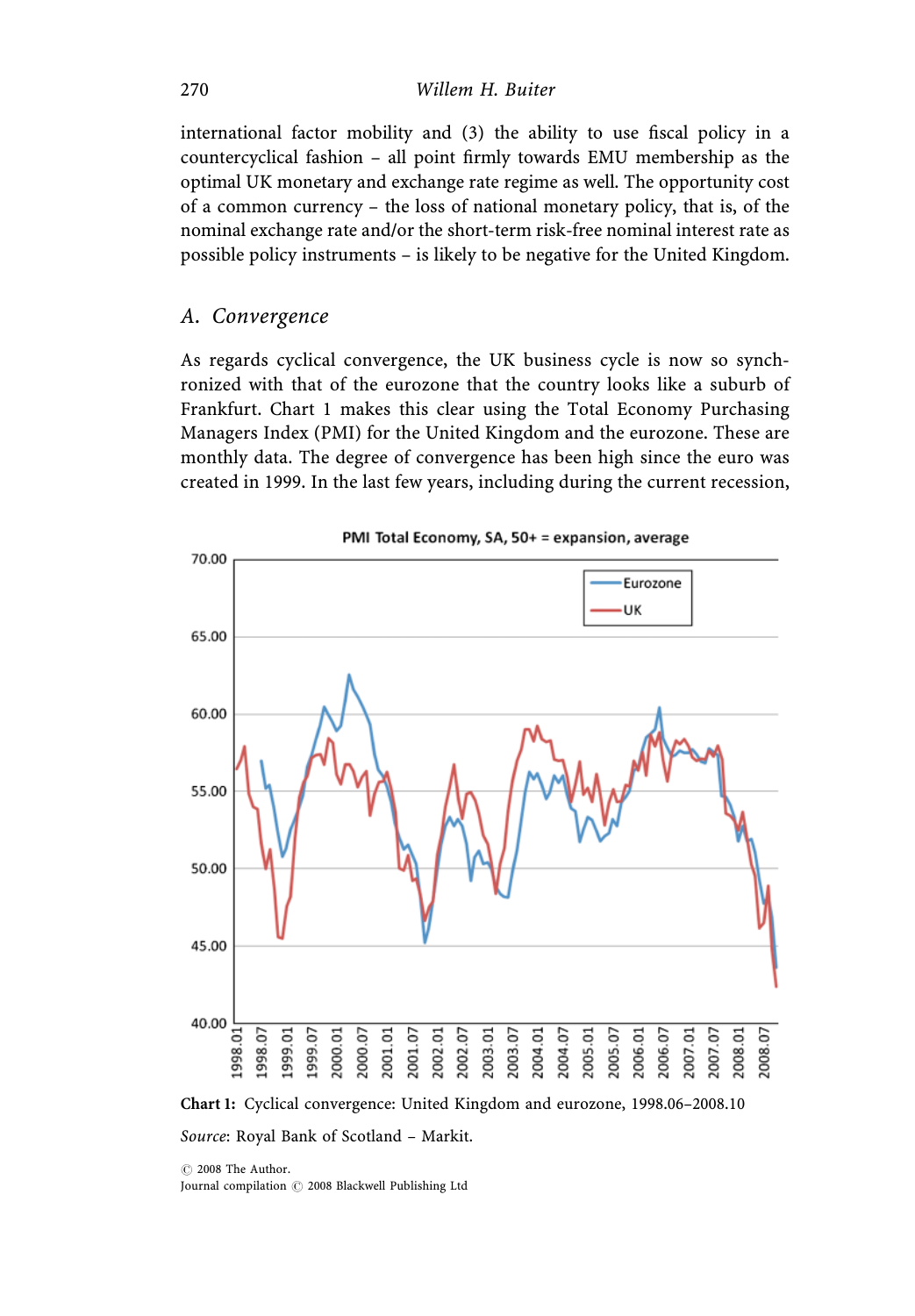| 67%<br>78%<br>50%<br>41% | 78% | 61% | 54% |
|--------------------------|-----|-----|-----|

Table 1: Owner-Occupancy Rates in Selected EU Countries, 2007

Source: Halifax.

it has become astonishing. We should also keep in mind the endogeneity of the optimal currency area [(OCA) criteria: independent monetary policy can be a cause of cyclical divergence; see Frankel and Rose 1998)].

A special dimension of structural asymmetry between the United Kingdom and the eurozone often brought up as an obstacle to monetary union is the housing market. The United Kingdom is alleged to have a higher degree of home ownership than the eurozone. Much UK residential mortgage financing is at variable rates, while more eurozone residential mortgage financing is at fixed rates. Most of this is myth. UK owner-occupancy rates are not exceptionally high among European nations, as is clear from Table 1.

Moreover, the implication of whatever structural differences exist between the housing markets for the desirability of an independent monetary policy is less than obvious. Martin Wolf often stresses the fact that 'interest rates' in the eurozone were below those in the United Kingdom, and that without those higher UK interest rates, things would have been much worse for the United Kingdom (see Wolf 2008). Chart 2 shows that he is correct in this assertion as regards short-term nominal interest rates, at least till November 2008.<sup>1</sup>

Apart from the fact that the most recent, November 2008, bank rate is, at 3%, below the ECB's 3.25% main refinancing operations fixed rate for the first time since the creation of the eurozone, Charts 3 and 4 demonstrate that long-term nominal interest rates and long-term real interest rates in the United Kingdom and in the eurozone have been closely aligned since at least the beginning of the decade. Long-term rates are arguably more important drivers of aggregate demand than short-term nominal rates in both the United Kingdom and in the eurozone.

I would emphasize that the judgement that the United Kingdom needed (needs?) systematically higher short-term nominal interest rates than the eurozone to keep the housing market from running amok is not convincing. Higher UK short-term nominal interest rates did not prevent the out-ofcontrol housing finance boom and house price bubble that preceded the house price decline and home lending crash that started at the end of 2007. The UK model of housing finance is broken. Measures to encourage truly long-term fixed-rate financing (20-year or 30-year fixed rate mortgages) are

<sup>1</sup> Eurozone data before 1999 are for a synthetic 11-country eurozone.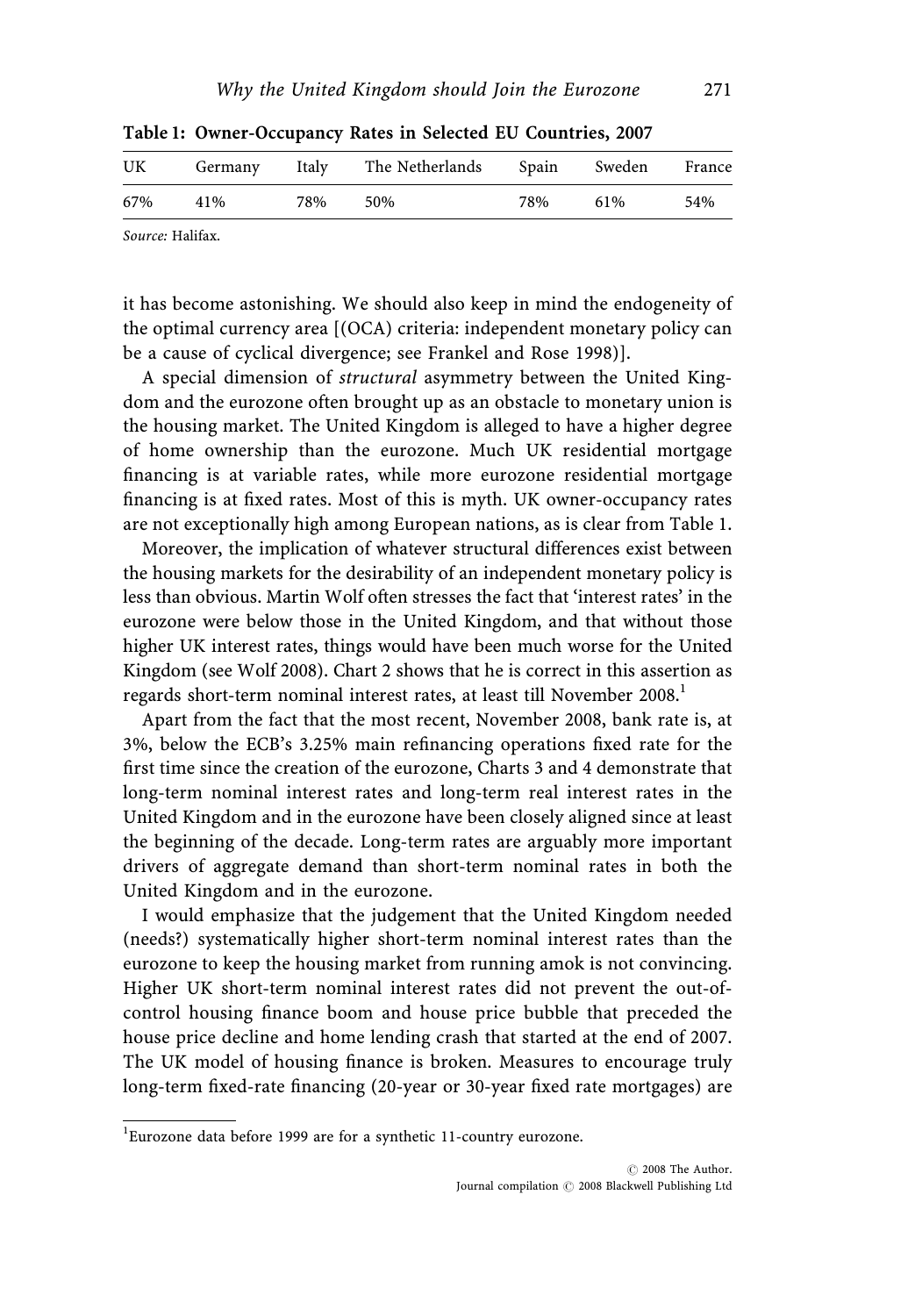

Chart 2: Short-term interest rates in eurozone and United Kingdom, 1990.01–2008.09 Source: Statistical Office of the European Communities.



Chart 3: Long-term interest rates, eurozone and United Kingdom, 1990.01–2008.09 Source: DG II/Statistical Office of the European Communities.

long overdue. New mortgage financing has collapsed and the construction sector (residential and commercial) is teetering on the brink of disaster. The culprit was ineffective UK regulation, not just of residential mortgage finance but of household borrowing and of the financial sector generally. One indicator of the loss of financial control in the United Kingdom is that the UK household sector is the most leveraged in the developed world.<sup>2</sup>

 $O$  2008 The Author. Journal compilation  $\odot$  2008 Blackwell Publishing Ltd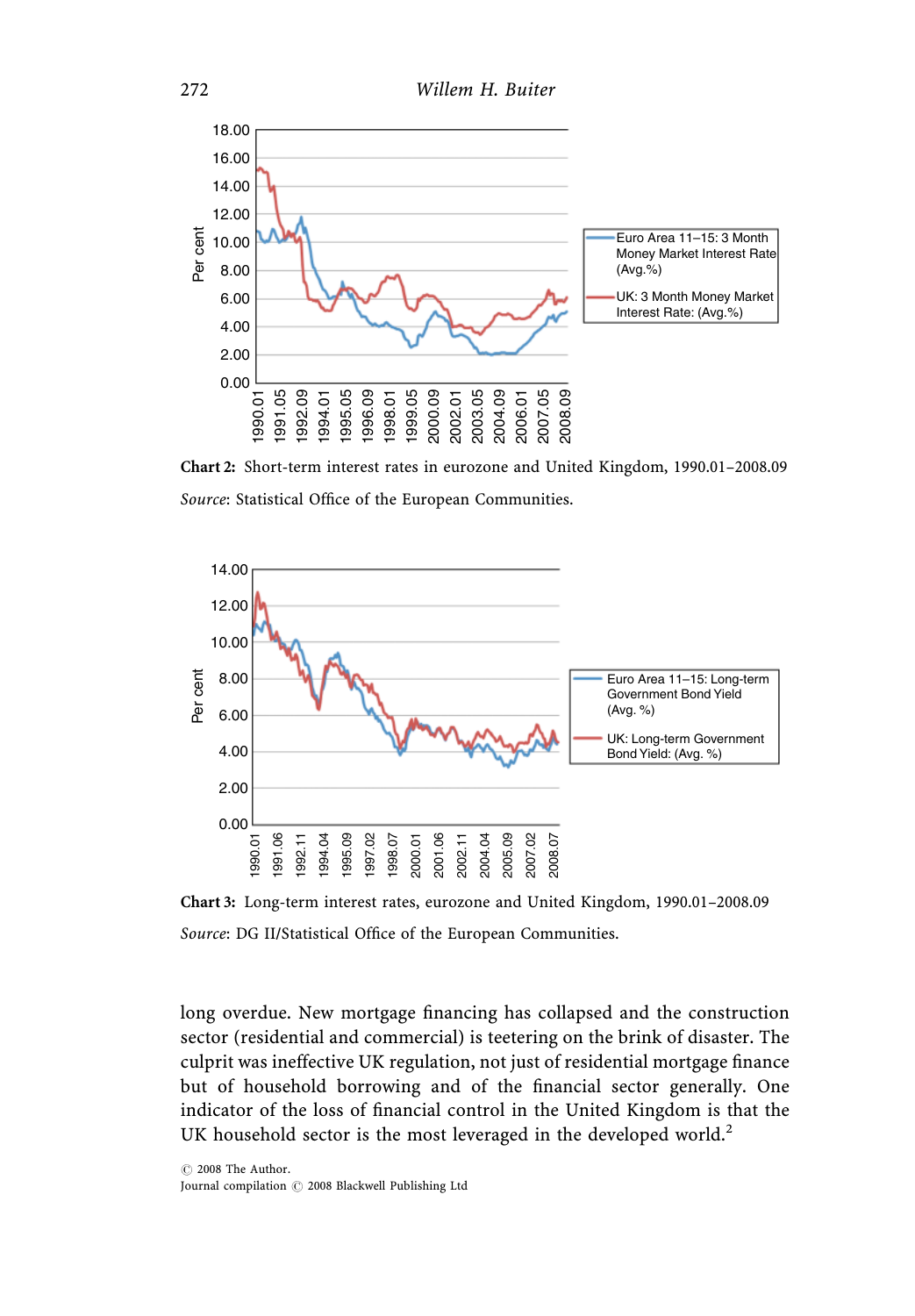

Chart 4: Long-term real interest rates in eurozone and United Kingdom, 1994.01– 2008.10

Source: Bank of England and European Central Bank.

In the eurozone too there are countries that have dysfunctional housing finance, household sector financing and indeed discredited regulatory regimes for the financial sector as a whole. Ireland is one example. Spain, with its unprecedented almost two decades-long construction boom/bubble is another example. But there are also examples of superior continental models of housing finance and of financial regulation in general. The Netherlands and France provide superior templates, in my view. The current crisis and collapse of the UK residential mortgage financing system provide an ideal opportunity to redesign the system along best-practice European lines.

#### B. Flexibility

The UK economy's main product markets and labour markets are at least as flexible as their eurozone counterparts. Since 2004, there has been a further major enhancement in the country's ability to respond to any asymmetric shocks through the large-scale equilibrating flows of labour between the new EU Member States in Central and Eastern Europe (CEE) (especially Poland) and the United Kingdom. CEE workers came in their hundreds of thousands when the UK economy was booming. They are leaving in their hundreds of thousands

<sup>&</sup>lt;sup>2</sup>The United Kingdom's ratio of household debt to annual household disposable income at the end of 2007 was 170%. In the United States the corresponding figure was 140%; in the eurozone it was 100%.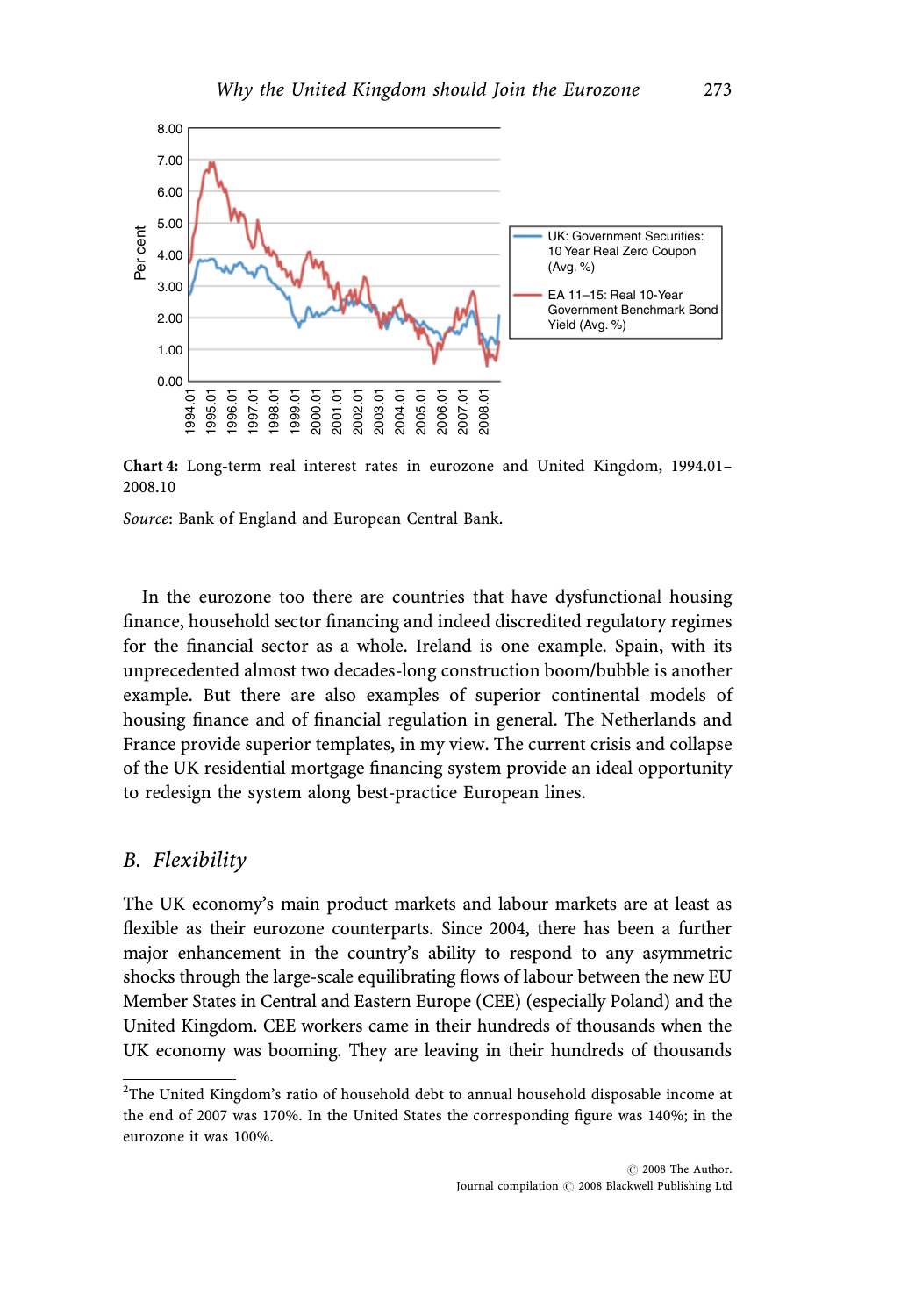274 Willem H. Buiter



Chart 5: Total international migration to and from the United Kingdom, 1998–2007 Source: Office for National Statistics, National Statistics Online.

now that the economy is collapsing. Chart 5 shows the step-up in gross and net immigration into the United Kingdom in 2004. The ONS estimates that 96,000 Polish citizens migrated into the United Kingdom in 2007 (the last boom year), which was the highest inflow of any individual citizenship.

#### C. Fiscal Policy

The Stability and Growth Pact (SGP) currently applies in a slightly weaker form to countries that have an opt-out from EMU (the United Kingdom and Denmark): the financial sanctions that can in principle be imposed on persistent SGP transgressors, cannot be imposed on the opt-outs. As it is clear that even for full EMU members, the threat of financial sanctions being imposed on those who offend the letter and spirit of the SGP is not credible, the United Kingdom has no reason to fear that joining the eurozone will lead to a reduction in its ability to use fiscal policy freely to manage its national economy.

Even for the full EMU members, the SGP has not been a material constraint on national fiscal discretion. We have seen this during the boom periods, when procyclical fiscal policy was the rule. We are seeing it now during the downturn, when it is clear that no country will run into any form of trouble from Brussels for exceeding the 3% of GDP limit for the general government financial deficit. Exceptional circumstances require exceptional measures. An exceptional downturn requires large increases in government deficits. For better or worse, the SGP is not and will not be a binding constraint on national budgetary policies.

 $O$  2008 The Author. Journal compilation  $\odot$  2008 Blackwell Publishing Ltd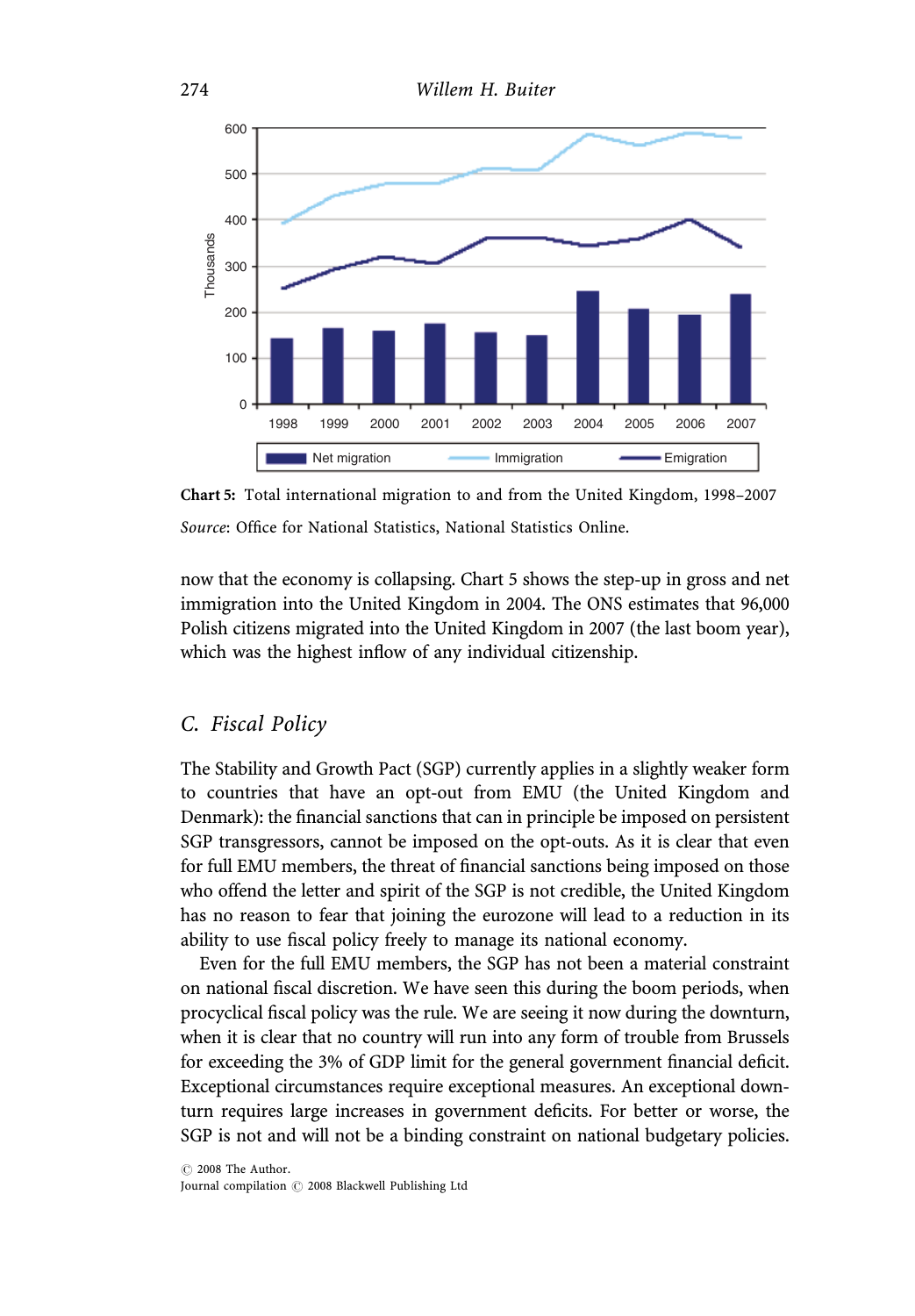D. The Fine-Tuning Fallacy, or the Illusion that National Monetary Policy can be Used to Respond Effectively to Asymmetric Shocks

The argument that the United Kingdom suffers as the result of the loss of national monetary sovereignty and its replacement by a one-size-fitsall official policy rate and common external bilateral exchange rates, stands or falls with the usefulness of national monetary policy as a stabilization tool. I have argued for the best part of a decade, that a small open economy with a floating exchange rate and a very high degree of international capital mobility is better off as a member of a larger currency union, even if it is faced with asymmetric shocks (Buiter 1999a, b, 2000, 2008a). There is no evidence to support this view, and quite a lot of evidence to support the opposite view, that a floating exchange rate under conditions of high international capital mobility is not a shock-absorber or a buffer that permits necessary changes in international relative costs and prices to be achieved through costless changes in the nominal exchange rate rather than through painful changes in relative domestic and foreign nominal costs and prices – painful especially for those countries that have to reduce the rate of inflation or perhaps even the level of their home currency costs and prices.

Instead a floating nominal exchange rate when domestic costs and prices are sticky is a source of extraneous noise, excess short-term volatility and persistent medium-term misalignments of competitiveness when capital is highly mobile. The reason is that, far from being set at a level that puts international relative prices of goods, services and factors of production at their fundamental values, the exchange rate is determined/set proximately in asset markets. Like most other financial markets, the market for foreign exchange is, even when it is technically efficient in the sense of low transactions costs and few opportunities for profitable arbitrage, a highly inefficient pricing mechanism from the perspective of allocative efficiency. It reflects not just fundamentals (or people's view of fundamentals) but all the fears, phobias, hopes and impulses that drive foreign exchange traders and their principals. Bubbles, sudden mood swings from euphoria to despondency, from irrational exuberance to unwarranted depression, herding behaviour and bandwagon effects are the rule, not the exception.

Thus, a floating exchange rate under high international capital mobility is far from performing like an automatic stabilizer. It is even further from being an effective policy instrument. It is an outcome of uncontrolled and uncontrollable processes, many of which we do not understand and cannot predict.

Even a gun fired at random by a drunk may, from time to time, hit the target. This is what we have seen in the United Kingdom with the exchange rate this past year. As shown in Chart 6, between its peak in 2007.01 and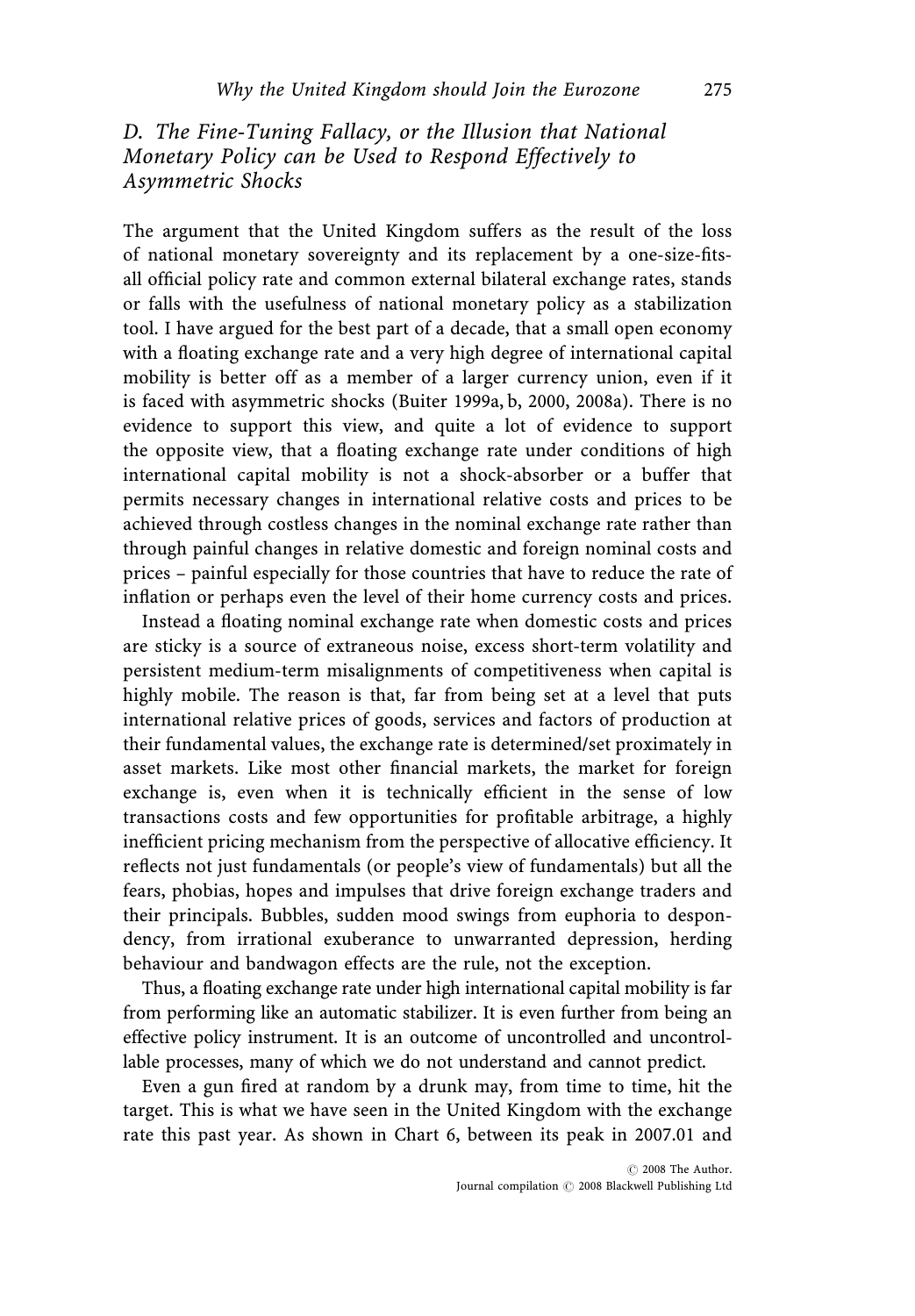

Chart 6: UK exchange rates, US\$, euro and effective, 1975.01–2008.10 Source: Bank of England.

2008.10, the broad effective exchange rate of sterling depreciated by 15.5%. Since then it may have fallen by another 7% or so, following the unexpected 150 basis points cut in bank rate in November 2008. This is good news for all those who try to produce things in the United Kingdom in competition with foreign producers. But this relief comes after a ten-year period of overvaluation, when sterling's nominal and real exchange rates were those of a country driven by the Dutch disease.

With the benefit of hindsight, we now can see that this may indeed have been what was happening, with the increasingly bloated UK financial sector playing the role normally played by the resource-extracting sector and the government budget in the Dutch disease scenario. The ten years of real economic damage done by sterling's real misalignment was not mitigated by sterling's nominal flexibility. The collapse of the United Kingdom's financial sector since August 2007 represents the end of the financial-sector-driven Dutch disease episode for the United Kingdom. It is helpful that the nominal exchange rate has, for once, done the right thing by depreciating sharply, to permit other tradable sectors to attract resources. But this is not something that one can count on. It was not predicted by the policy makers or planned by them. It happened to them. In the case of the United States, where a further real exchange rate depreciation is necessary to undo systemic external imbalances,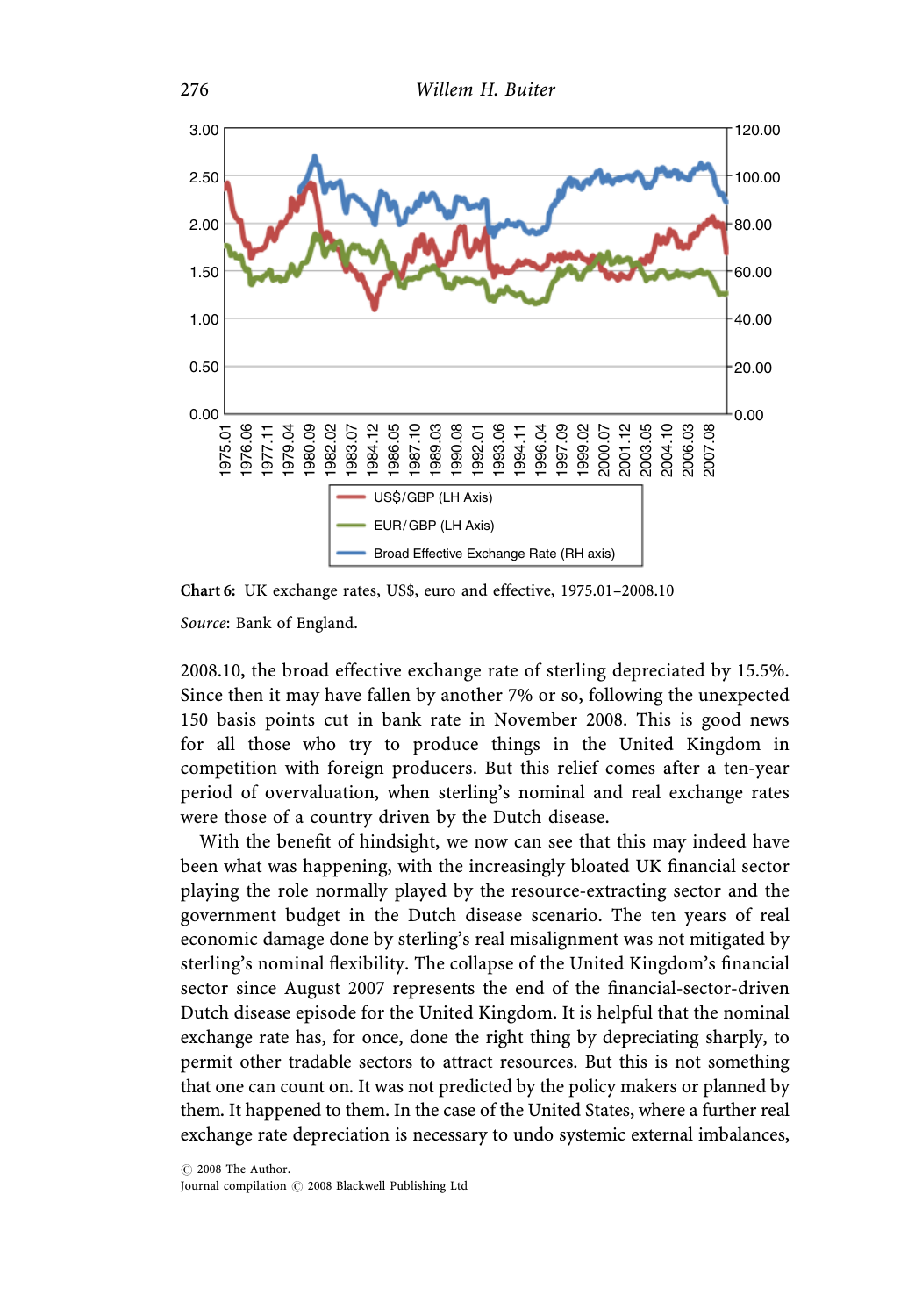the exchange rate has gone the wrong way since last summer, driven by ephemeral short-run financial rather than by long-term fundamentals.

Even in a rather closed continent-sized economy like the United States or the eurozone, monetary policy works with lags that are often long and always variable and uncertain. In a small open economy like the United Kingdom, where much of the transmission of monetary policy is through the exchange rate, the uncertainty about the timing, the magnitude and sometimes even the direction of the effects of monetary policy and other shocks on the exchange rate and other variables of interest is such that independent monetary policy is a curse, not a blessing. By joining a larger monetary union and thus reducing the exposure of the real economy to the financial casino that is the foreign exchange market, the macroeconomic stability of the UK economy will be enhanced.

## II. The Financial Stability Argument for UK Membership in the EMU

The argument that having an independent currency means increased financial instability for the United Kingdom does not depend on whether one agrees with my view that the Bank of England has, since August 2007, been the most inept of the leading central banks in area of liquidity management – the art and science of providing illiquid financial enterprises and illiquid markets with, respectively, funding liquidity and market liquidity. After a dreadful start in August 2007, when the Bank insisted on following what amounted to a 'Treasuries only' collateral policy at its discount window (the standing lending facility) and in its repos, there were signs of real progress starting in the late autumn of 2007, culminating in the creation of the Special Liquidity Scheme (SLS).

Since then, it has all been downhill again, however. The SLS was restricted to asset-backed securities and covered bonds backed by 'old' mortgages and other underlying assets only – assets originated before 31 December 2007. This did nothing to revive the securitization markets for new mortgages.

Instead of extending the SLS to new originations, the Bank announced last summer that it would close the existing SLS to new business by 21 October 2008. This created a prominent focal point for coordinating those wishing to short-sell bank equity or to cut off credit lines to banks suspected of having significant amounts of SLS-type assets on their balance sheets. The demise of HBOS (Halifax Bank of Scotland) as an independent institution can be traced directly to this most unfortunate announcement.

The Bank of England recognized its error and announced an extension of the deadline for new business at the SLS during the height of the banking panic that followed the announcement that Lehman Brothers had filed for bankruptcy protection on 15 September 2008. It once again specified a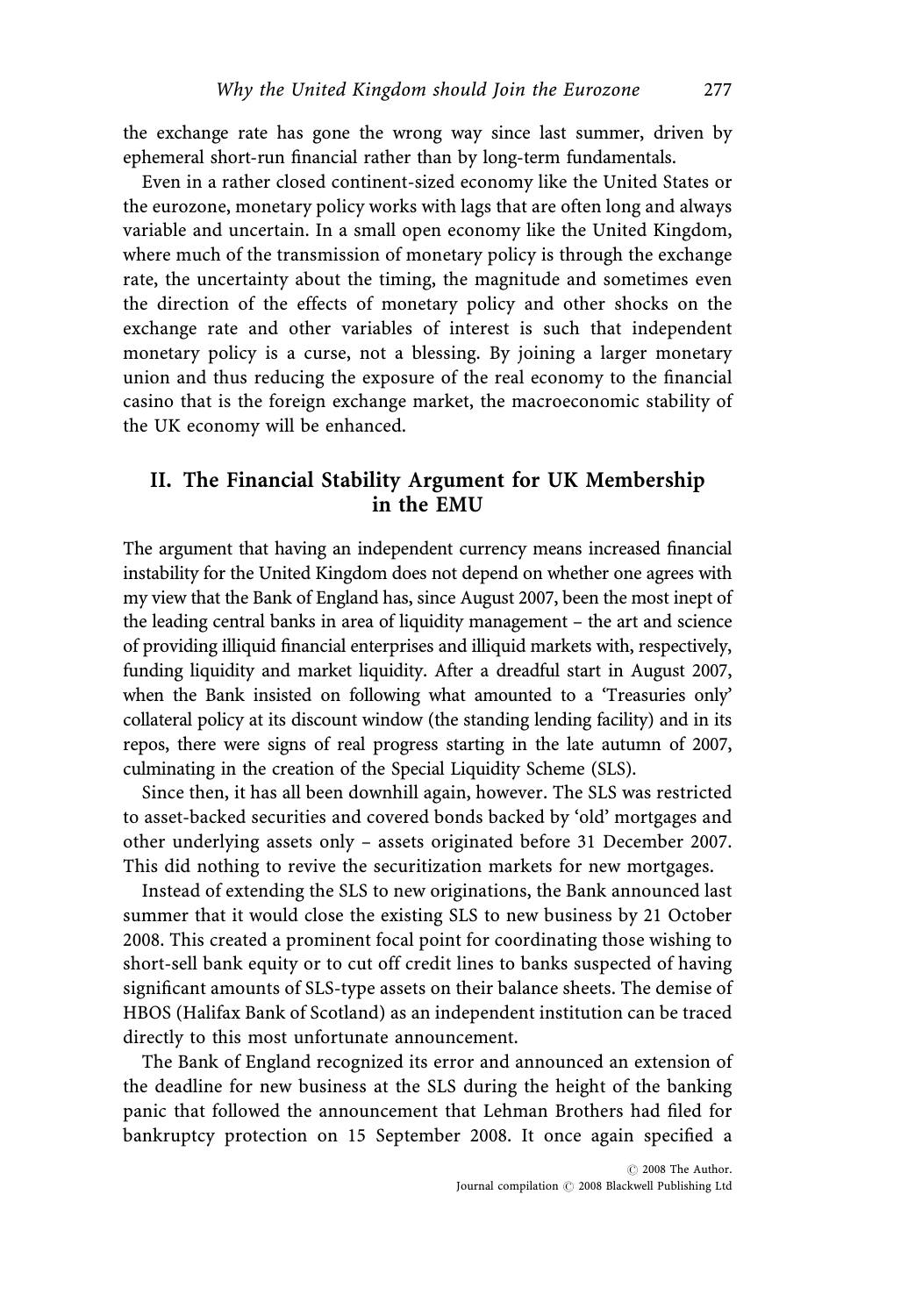specific date for the end of new business, however – this time the end of January 2009. Once again, the Bank of England has created a perfect focal point for speculative attacks on banks holding (or suspected of holding) large amounts of illiquid assets. It is obvious that the terminal date of an arrangement like the SLS ought to be state-contingent rather than timecontingent: the SLS should be open for new business until, in the judgement of the authorities, the conditions necessitating its existence have vanished.

The Bank has also failed to address the widening of the spreads between the unsecured interbank lending rate (Libor) and the expected future official policy rate (as measured, say, by the overnight indexed swap (OIS) rate. While Mervyn King is no doubt correct that the 5–20 basis points spreads we saw before the crisis between three-month Libor and the three-month OIS rate reflected irrational optimism and underpriced default risk, it seems equally clear to me that the 200-plus spreads we have seen since the middle of September 2008 overstate fundamental counterparty risk.

Although it is regrettably true that the Bank of England too often has been part of the problem in the financial markets rather than part of the solution, and that the ECB has acquitted itself far better in that regard, this in itself is not the main reason why it would be desirable to get rid of sterling (see Buiter 2008b). The financial stability case against sterling and for the euro would exist even if the Bank's liquidity management and market support were of the very highest quality.

In a nutshell, the argument goes as follows. There is no such thing as a safe bank, even if the bank is sound in the sense that, if it could hold its existing assets to maturity, it would be able to meet all its contractual obligations. More generally, there is no such thing as a safe highly leveraged institution that borrows short and lends/invests long and illiquid. Government guarantees/support are required to make private financial institutions with leverage and asset-liability mismatch sustainable. Such support is provided in the first instance by the central bank acting as lender-of-last-resort and market-maker-of-last-resort (see Buiter 2008b). This central bank must be backed by a fiscal authority with spare fiscal capacity (the capacity and willingness to raise the present discounted value of its future primary surpluses).

When the short-term liabilities of the banks are denominated in domestic currency, there is no limit to the amount of appropriate liquidity the central bank can provide – costlessly and instantaneously. It can simply create additional base money. The only constraints on its willingness to provide liquidity would be fear of moral hazard and fear of the inflation the monetary expansion might create. Moral hazard can be dealt with by pricing the liquidity support appropriately and by imposing regulatory requirements on entities borrowing from the central bank. The threat of inflation is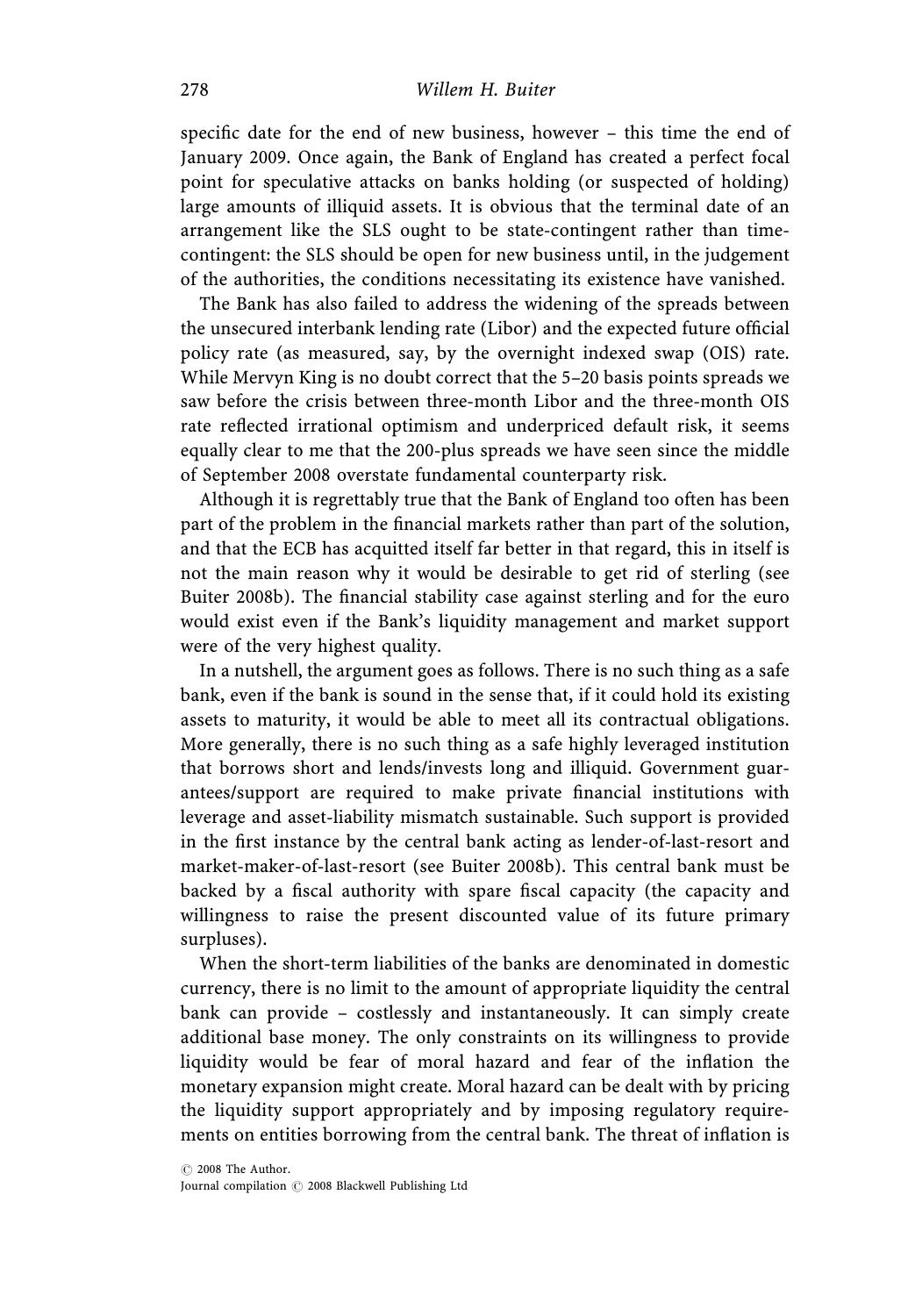present only if the borrowing banks turn out to be insolvent rather than just illiquid but solvent. In that case, if the solvency gap of the banks is large enough, it may not be possible for the central bank to recapitalize the insolvent banks by creating money without driving inflation above its target level. To avoid excessive inflation, the Treasury will have to recapitalize the insolvent banks instead of the central bank.

When a significant share of the short-term liabilities of the banking system (broadly defined to include the AIGs and GEs of this world) is denominated in foreign currency, there are limits to the foreign currency liquidity support the central bank can provide. Foreign exchange reserves, credit lines and swaps are small outside a small number of newly prominent emerging markets like China and some of the GCC states. For the United Kingdom they are negligible. The total amount of foreign exchange reserves of the UK (fiscal and monetary) authorities is around \$50 billion.

So to act as a lender-of-last-resort or market-maker-of-last-resort in foreign currency, the Bank of England would, in short order, have to approach the central banks of the only two countries/regions that have serious global reserve currencies: the United States (the US dollar makes up around 64% of global reserves) and the euro area (the euro accounts for around 27%). No doubt it would be possible for the Bank of England to arrange swaps with the Fed and the ECB (if the UK Treasury were to back such a request), but there would be a cost.

This insurance premium for foreign exchange liquidity risk would make the City of London uncompetitive compared with institutions operating in the jurisdictions of the Fed and the ECB. Clearly, the solvency of the UK sovereign is the ultimate determinant of the ability of the central bank to borrow foreign exchange at any price. In the case of a request for access to additional foreign-currency liquidity, it must be credible that the authorities in the borrowing nation are capable of making both the internal fiscal transfer (from taxpayers or from the current beneficiaries of public spending to the state) and the external transfer (from domestic to foreign residents) required to service the additional debt incurred by the state.

Given the size of the gross external liabilities of the United Kingdom (see Chart 7), many of which can be assumed to have short maturities, and given the size of the foreign currency liabilities of the UK banking sector (see Chart 8), which can safely be assumed to have shorter remaining maturities and to be more liquid than the foreign currency assets (it is banks we are dealing with!), the ability of the state to provide a credible guarantee for the survival of the UK banking sector cannot be taken for granted.

But it is not just a matter of fiscal sustainability and the solvency of the state. The fact that sterling is not a global reserve currency, but the euro is, will give eurozone-based financial institutions a competitive edge vis-à-vis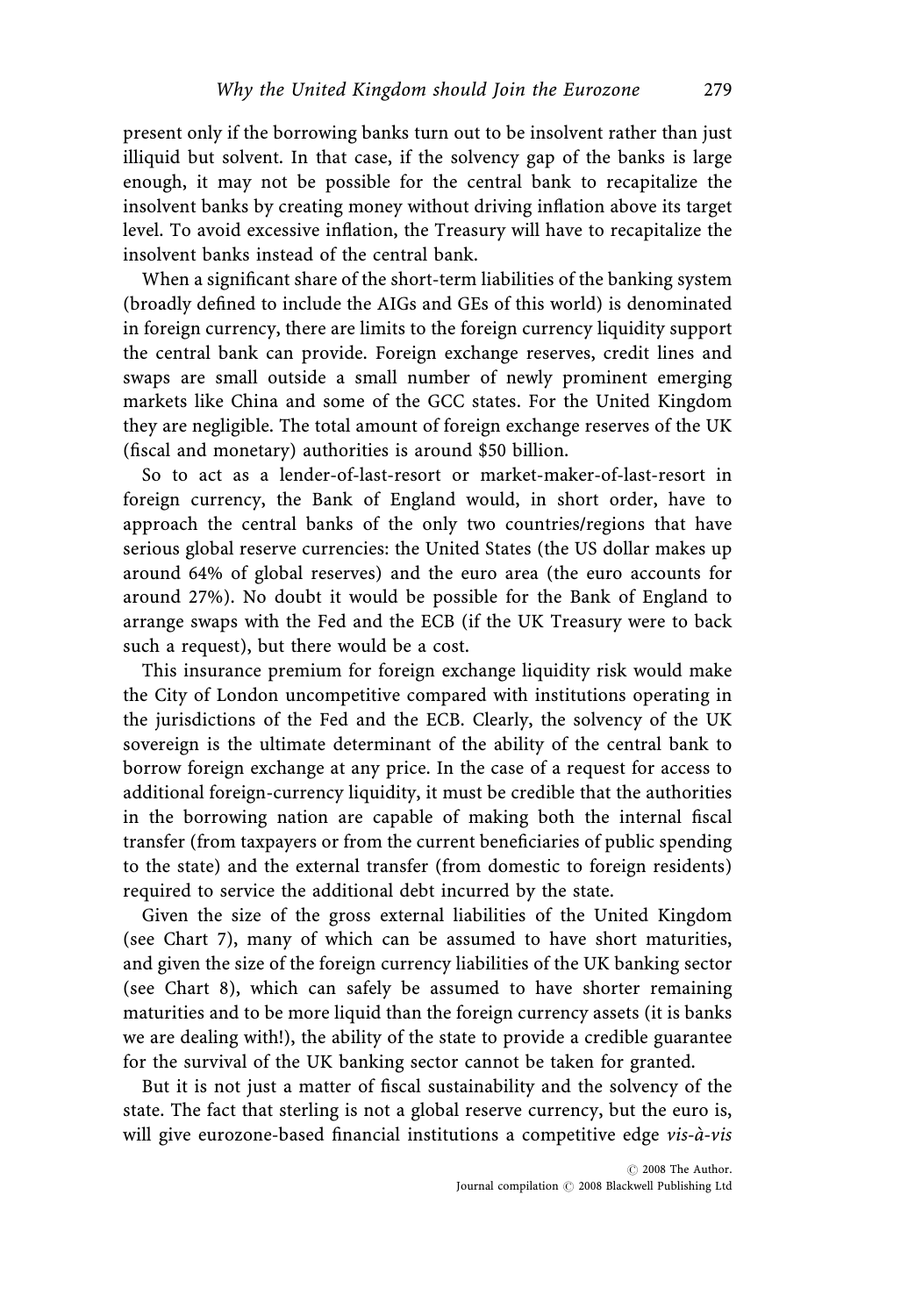280 Willem H. Buiter



Chart 7: UK foreign assets and liabilities, 1977Q4–2008Q2

Source: National Statistical Office.



Chart 8: UK monetary financial institutions assets, foreign currency assets and foreign currency liabilities (% of GDP), 1998Q2–2008Q2

Source: National Statistical Office.

UK-based financial institutions. Global reserve currency status matters and can be a source of 'dark matter' (see Hausmann and Sturzenegger 2005).

Other countries are (were) even more vulnerable than the United Kingdom to a run on the foreign currency deposits of their banks or to a locking up of foreign currency wholesale markets. Iceland (where gross financial assets and liabilities reached almost 800% of annual GDP at their peak in early 2007 and banking sector assets were around 900% of annual GDP) is an example. Switzerland is another one (banking sector assets are about 660% of annual GDP), aggravated by the fact that Switzerland is a Confederation where the central fiscal authority has very limited revenue-raising powers.

 $\odot$  2008 The Author. Journal compilation  $\odot$  2008 Blackwell Publishing Ltd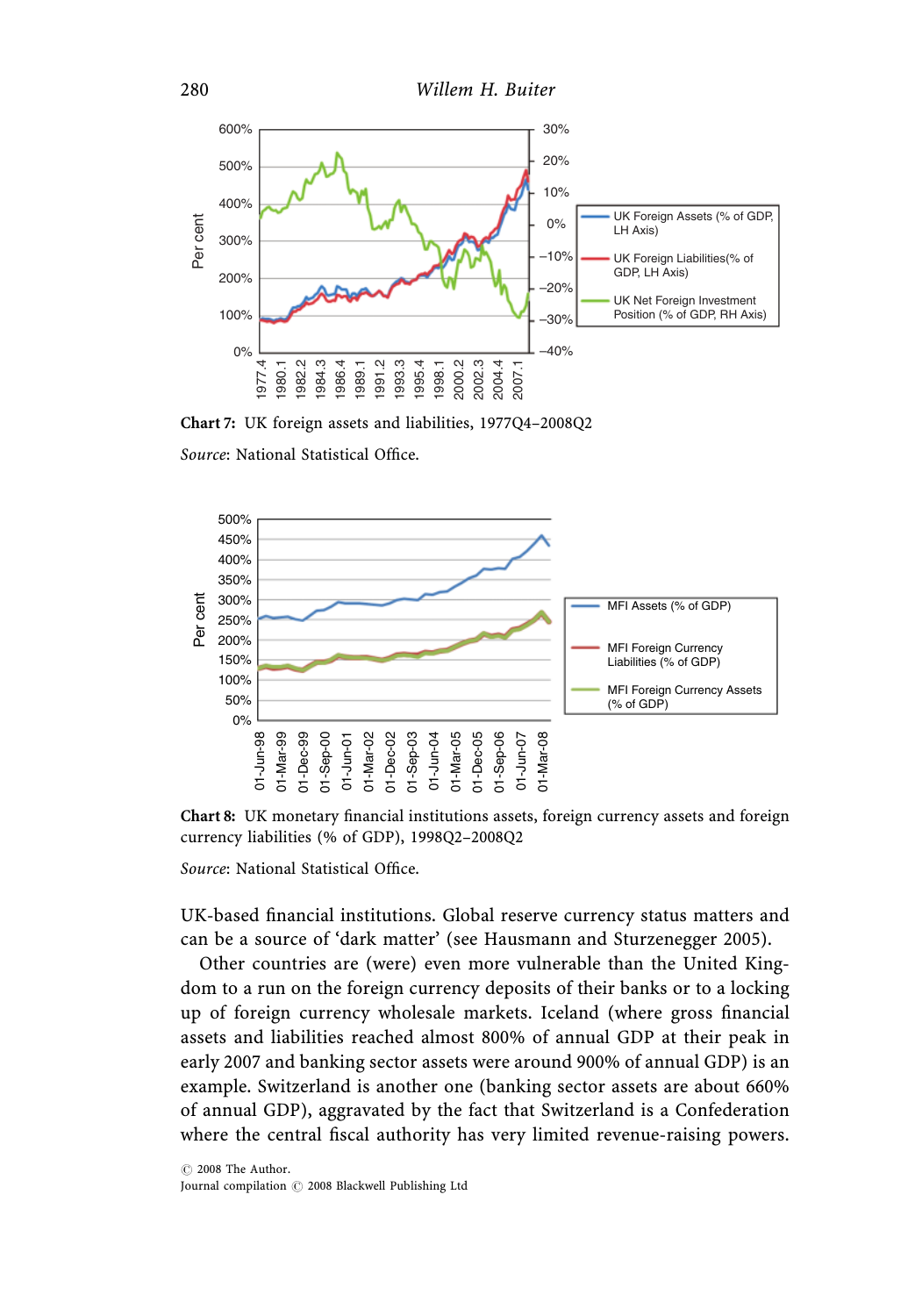Unless a strong and solvent fiscal authority backs up the central bank, the central bank cannot hope to access a significant amount of foreign currency liquidity when an emergency strikes.

The United Kingdom is more like Iceland than like the United States or the eurozone when we consider the size of its financial sector and especially the size of its external balance sheet (see Charts 7 and 8). With gross foreign assets and gross foreign liabilities both close to 450% of annual GDP, and with much of these assets and liabilities denominated in foreign currency, the United Kingdom is a highly leveraged entity – a hedge fund – and therefore vulnerable. In contrast, gross external liabilities of the United States are around 100% of GDP. And the US dollar is one of two serious global reserve currencies. Sterling, with 4.7% of the stock of global reserves, is a minor-league legacy reserve currency.

It is true that London has prospered with sterling in the past, even after sterling lost its world reserve currency status. But that was then – then being before the current global financial crisis. No one had even considered the possibility that all systemically important financial wholesale markets would seize up at the same time, making lender-of-last-resort and market-makerof-last-resort support from the central bank essential for the very survival of banks and a whole range of highly leveraged financial institutions.

The Bank of England can, at best, be an effective lender-of-last-resort and market-maker-of-last-resort in foreign currency at a cost – a cost that will undermine the competitive advantage of the City. At worst, if the fiscal credibility of the UK authorities were to be in doubt also (not an inconceivable event, given years of procyclical budgetary policy), the Bank of England would not be able to operate at all as a foreign currency lender-oflast-resort and market-maker-of-last-resort.

There are just three ways to handle this problem. The first is to run down the international financial activities of the City even further than would be required in any case, even if the United Kingdom were to join the eurozone, to undo the excessive financialization of the UK economy. The second is to become the 51st state of the United States. The third is to adopt the euro. Only the third one is feasible and reasonable.

#### III. Conclusion

Immediate UK membership in the eurozone is dictated by both the conventional OCA criteria (convergence, flexibility, labour mobility, fiscal flexibility) and a new financial stability criterion: without eurozone membership, the United Kingdom is more vulnerable to a triple financial crisis – a banking, currency and sovereign debt crisis – because it belongs to a group of countries characterized by the inconsistent quartet: (1) a small